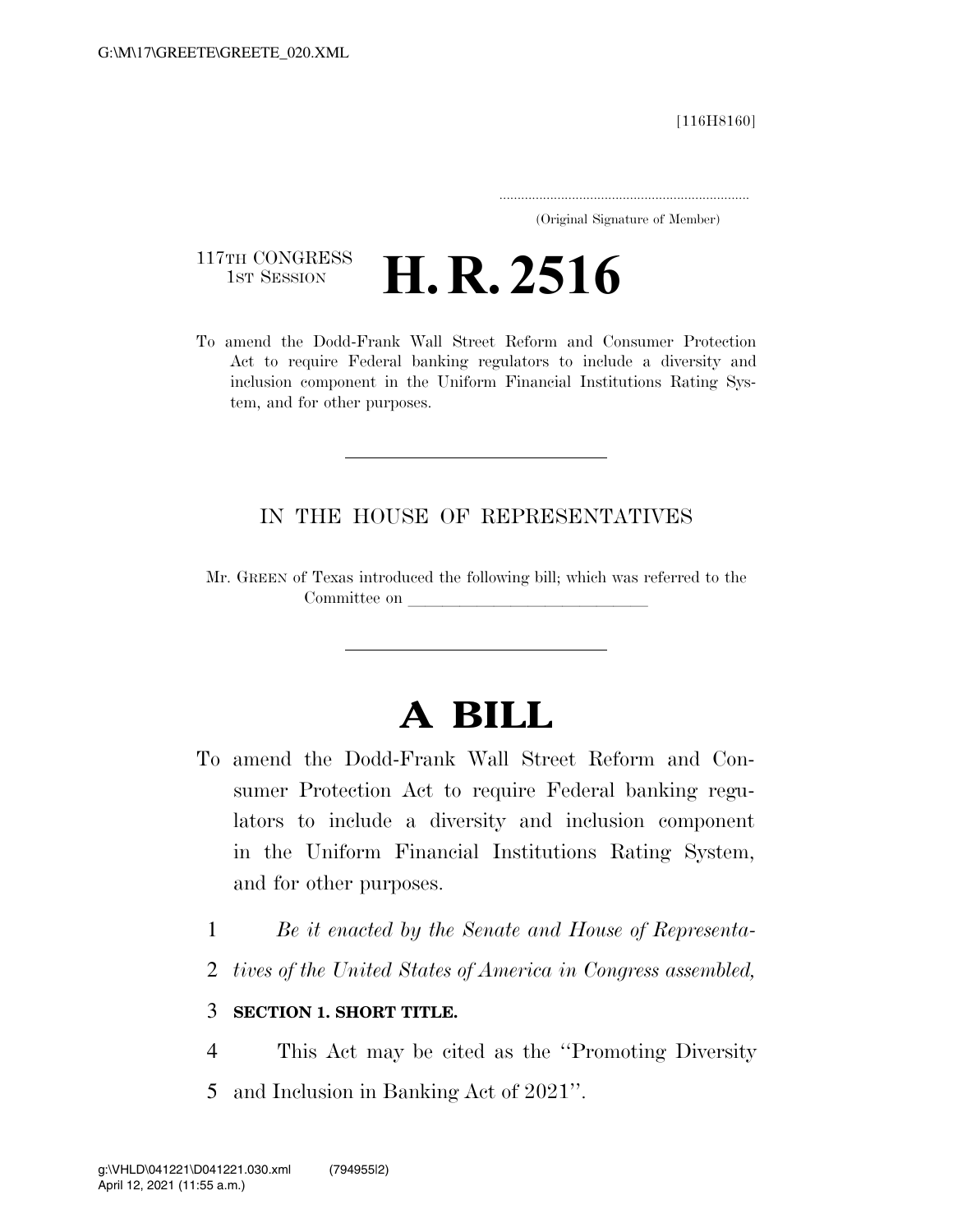#### **SEC. 2. DIVERSITY AND INCLUSION RATINGS.**

 (a) IN GENERAL.—The Dodd-Frank Wall Street Re- form and Consumer Protection Act (12 U.S.C. 5301 et seq.) is amended by inserting after section 342 the fol-lowing:

#### **''SEC. 342A. DIVERSITY AND INCLUSION RATINGS.**

 ''(a) IN GENERAL.—The Board of Governors, the Comptroller of the Currency, the Corporation, and the Na- tional Credit Union Administration Board, in assigning a rating to a depository institution under the Uniform Fi- nancial Institutions Rating System (or an equivalent rat- ing by any such agency under a comparable rating system) shall include a diversity and inclusion component that ex-amines—

- ''(1) whether the depository institution has poli- cies in place to encourage diversity and inclusion in the hiring practices of the institution;
- $\binom{18}{2}$  whether the depository institution provides training to the employees of the institution on diver-sity and inclusion; and

 $\frac{1}{2}$  (3)(A) with respect to a depository institution with total consolidated assets of \$1,000,000,000 or less, whether such depository institution has des- ignated an individual to serve as a Diversity and In-clusion Officer who reports to the Chief Executive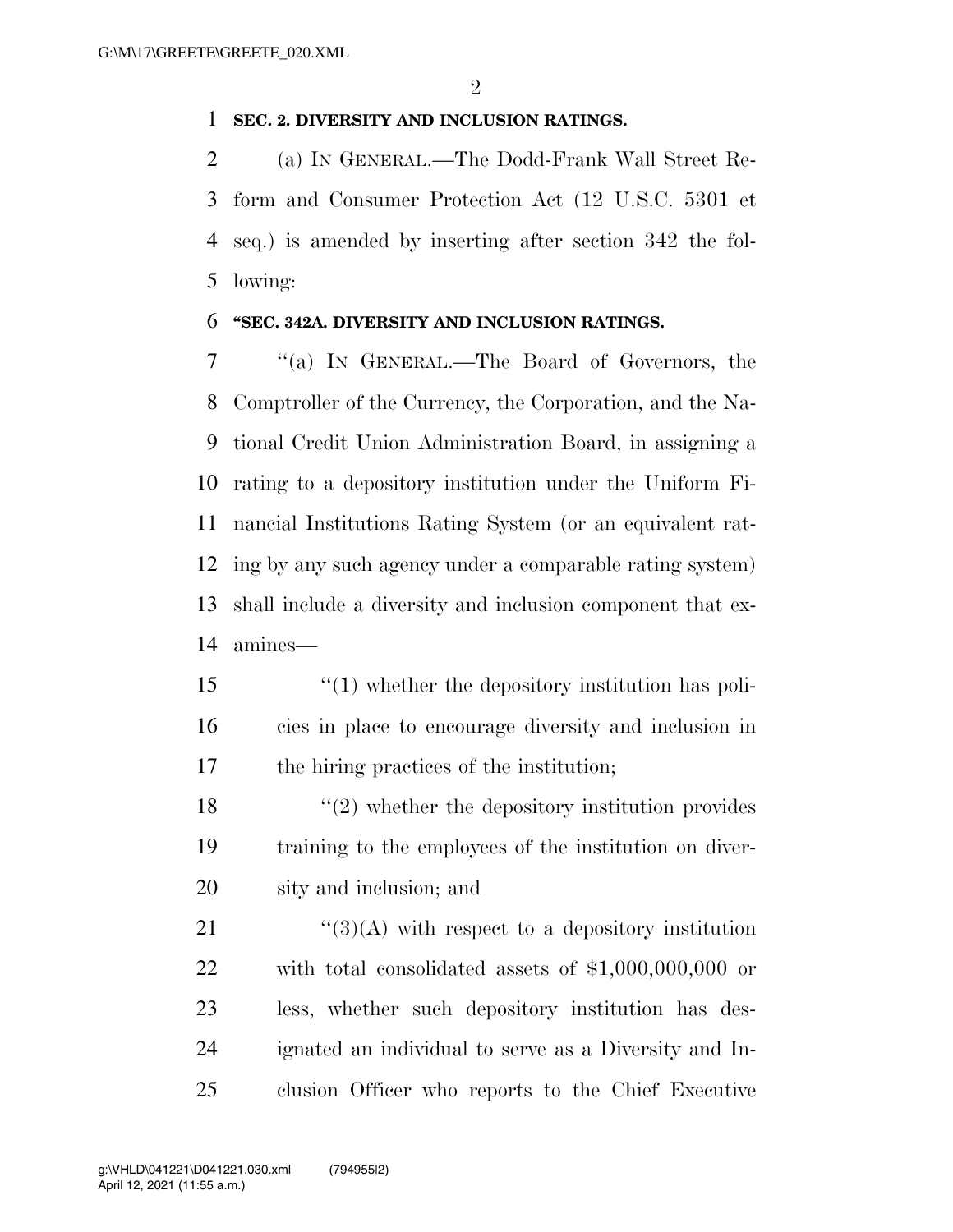| $\mathbf{1}$   | Officer of the institution on all diversity and inclu-      |
|----------------|-------------------------------------------------------------|
| $\overline{2}$ | sion matters; or                                            |
| 3              | $\lq\lq (B)$ with respect to a depository institution       |
| $\overline{4}$ | with total consolidated assets of more than                 |
| 5              | $$1,000,000,000,$ whether such depository institu-          |
| 6              | tion-                                                       |
| 7              | "(i) has designated an individual to serve                  |
| 8              | as a Diversity and Inclusion Officer; and                   |
| 9              | "(ii) has established a committee for diver-                |
| 10             | sity and inclusion that holds meetings quarterly            |
| 11             | and that includes in its membership the Diver-              |
| 12             | sity and Inclusion Officer designated under                 |
| 13             | clause (i) and the Chief Executive Officer of the           |
| 14             | institution.                                                |
| 15             | "(b) APPLICATION TO MINORITY DEPOSITORY INSTI-              |
| 16             | TUTIONS.—In carrying out subsection (a) with respect to     |
| 17             | a minority depository institution (as defined under section |
|                | 18 308(b) of the Financial Institutions Reform, Recovery,   |
| 19             | and Enforcement Act of 1989), the Board of Governors,       |
| 20             | the Comptroller of the Currency, the Corporation, and the   |
| 21             | National Credit Union Administration Board shall—           |
| 22             | $f'(1)$ assign such institution the highest rating          |
| 23             | with respect to the diversity and inclusion compo-          |
| 24             | nent described under subsection (a); and                    |